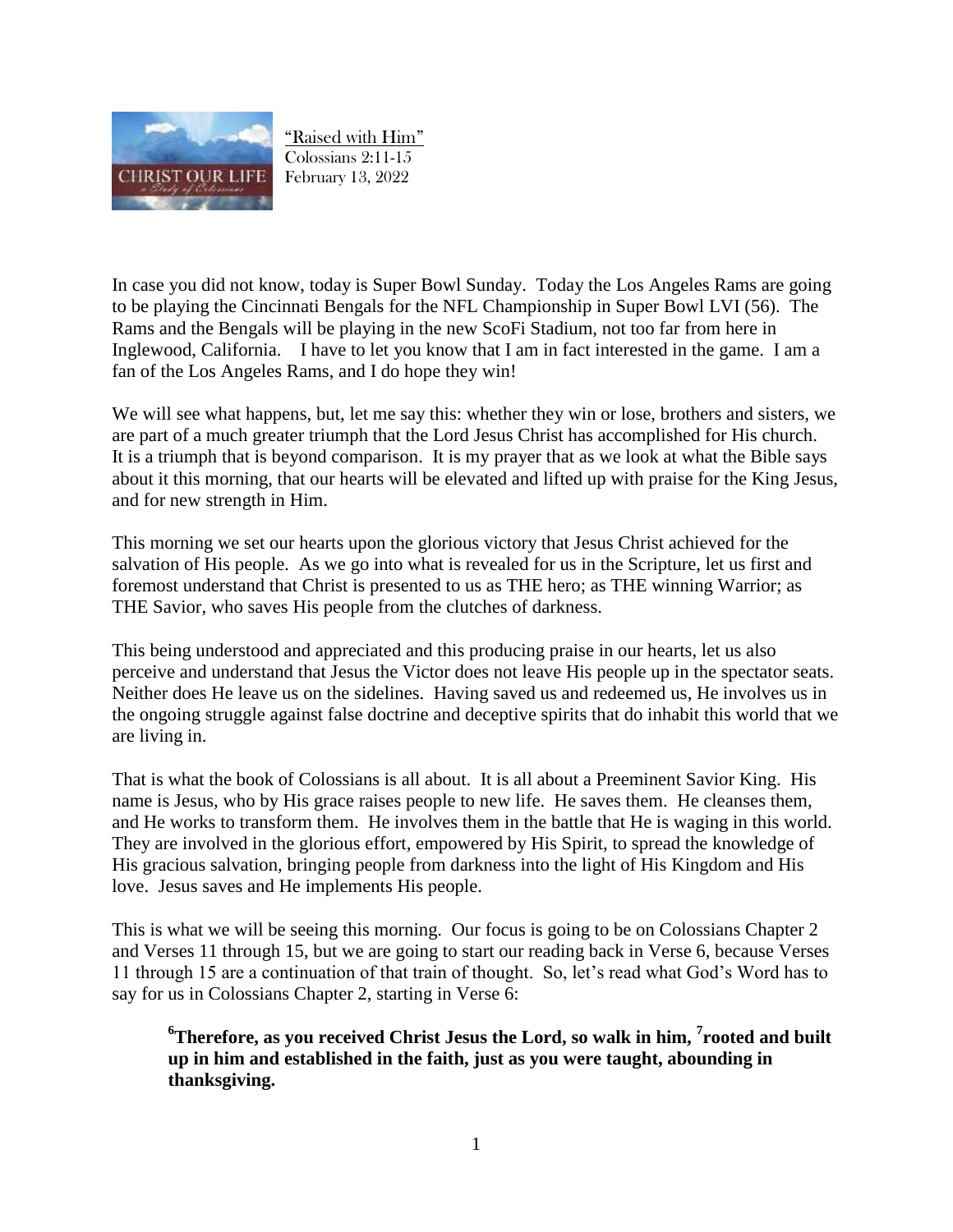**8 See to it that no one takes you captive by philosophy and empty deceit, according to human tradition, according to the elemental spirits of the world, and not according to Christ. <sup>9</sup> For in him the whole fullness of deity dwells bodily,<sup>10</sup>and you have been filled in him, who is the head of all rule and authority.** 

**<sup>11</sup>In him also you were circumcised with a circumcision made without hands, by putting off the body of the flesh, by the circumcision of Christ, <sup>12</sup>having been buried with him in baptism, in which you were also raised with him through faith in the powerful working of God, who raised him from the dead. <sup>13</sup>And you, who were dead in your trespasses and the uncircumcision of your flesh, God made alive together with him, having forgiven us all our trespasses, <sup>14</sup>by canceling the record of debt that stood against us with its legal demands. This he set aside, nailing it to the cross. <sup>15</sup>He disarmed the rulers and authorities and put them to open shame, by triumphing over them in him.**

What a marvelous picture of our Savior and the life that He brings us. Here in the text that we just read, we have a beautiful doctrinally rich portion of Scripture.

The colossal view of the deity of Christ that we received in Chapter 1 in another theologically rich portion, is now supplemented with the triumphant view of the victory of Christ that is portrayed for us in this portion of Scripture. Christ is revealed as the triumphant Savior of His people. Christ is Savior! Christ is Redeemer!

And what we see in this is something of a paradox because Christ is one of unique strength. Yet, this same Christ, He is not at all going to leave His people without strength. He is going to cause them to grow in the strength that only He can give.

As we look at what is here in the text of God's Word for us this morning, let us celebrate the Hero whose name is Jesus. Let's praise God that by His grace, He has redeemed us from darkness and brought us into the Kingdom of Light.

As we see what is written in the pages of Scripture, let's understand that Jesus, being the King over an Everlasting Kingdom…

He is not intending to have a kingdom inhabited by those who are insecure or by those who are nervous or by those who are walking around constantly in a feeble condition. Neither is He interested in a kingdom that is filled with people who are self-assured and who think that they have strength in themselves.

Rather, Christ the Savior intends to help His people to grow in His strength; to grow in maturity; to grow as a church into mature manhood, so that we can walk in this dark world, spreading the fragrance of His Kingdom and the one Savior who is our Lord.

This morning I want for us to be looking at the glorious measures Christ has taken to save us, understanding that these are also measures that He has taken to strengthen us and to get us into the game where we will follow Him in spreading the knowledge of His saving grace.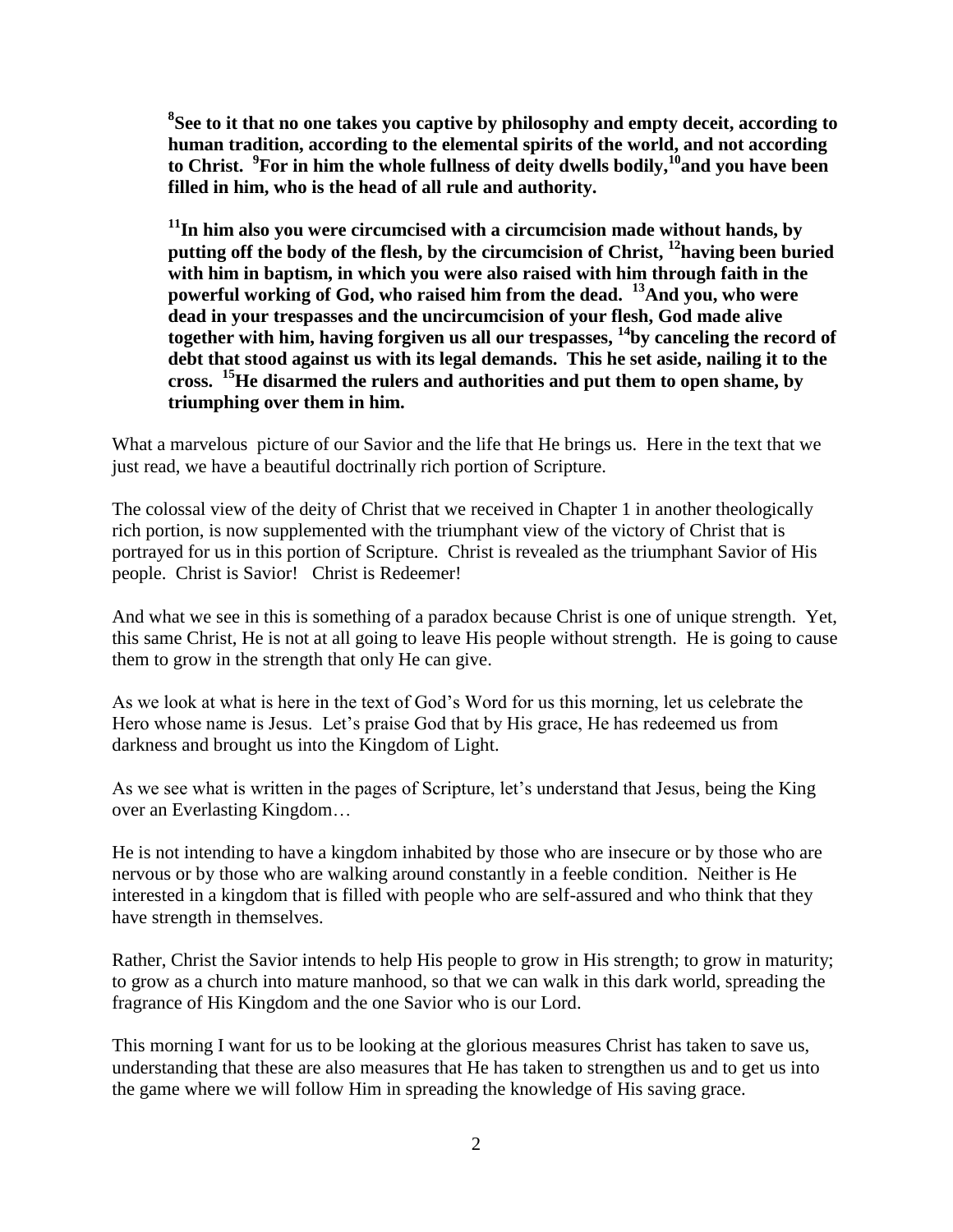Let's take a look at what is here and let's see the measures He has taken make those who are in Christ strong and mature and edified and built up in Him.

Here in this text I think we are going to see four measures that Christ has taken to make us mature and strong. First, we will see that in Christ, God has severed your sin nature. Second, God has raised you with Christ. Third, God has forgiven your sin debt. Fourth, God has disarmed your enemies. Revitalizing, strengthening truths for the heart of the child of God

Measures God has taken to strengthen you. First:

#### **1. God has severed your sin nature. (V. 11)**

Let's see the language that Paul used for this here in Verse 11:

# **<sup>11</sup>In him also you were circumcised with a circumcision made without hands, by putting off the body of the flesh, by the circumcision of Christ**

Throughout his writings, what we see is that the Apostle Paul used the term flesh to speak of the ongoing principal of sin in the human being. It is not so much that we are to view the human body as something that is bad. In fact, it is very easy for us to recognize that the human body is fearfully and wonderfully made. But since the fall of Adam in the Garden, what we find is that there is a propensity toward evil that is bound up in the human condition. This is the sin nature and Paul often used the word flesh to speak of it.

When Christ is saving somebody, when Christ is coming with His saving grace, He comes as the Good Physician, providing a spiritual circumcision that is spoken of in this passage of Scripture. That old sin nature is severed so that we are not dominated by it anymore. So that moving forward in this walk with Christ, there is a new sensitivity toward the ways of the Lord and sensitivity toward the offense and the destructiveness of sin. It is this sensitivity toward these things that Christ is giving us so that we will have victory over sin, which is toxic to the soul.

As you go forward in this week, what we find as Christians is that even with the severing of the sin nature, there are still lingering affects with sin. You and I will still be tempted toward sin even this very week. At the same time, with this gracious work that Christ has done, you are going to find that the Holy Spirit is making you sensitive to forms of sin which previously could have been carried out without a second thought.

It could be this week that somebody is disrespectful and they say something that is not complementary about you. There might be an impulse in you that tells you to use your tongue to say something about them. Maybe it will be gossip or something like that but with this circumcision that Christ provides, there is a new sensitivity toward how the body is designed by God to be used, and you are going to be reminded by the work of the Holy Spirit that God did not give you a tongue to gossip with and to say mean things about people with. God has given you a tongue to build up and it is the circumcision that Christ gives that helps make us sensitive to these things.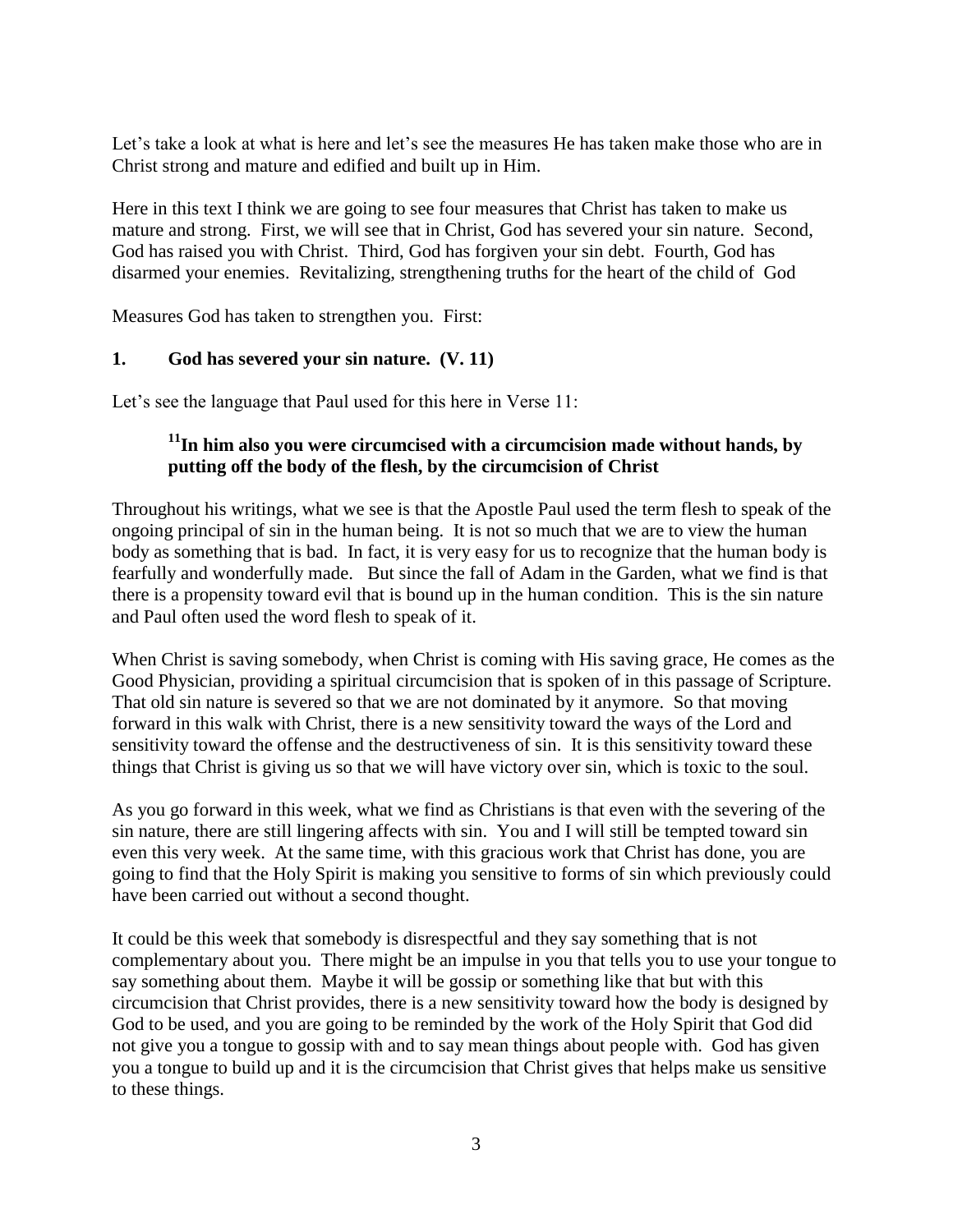It might be that you are tempted to use your eyes to gaze upon illicit images on screen or to use your body for the purposes of sexual impurity, using the gift of sex in ways that God did not design. But the Holy Spirit in conjunction with the circumcision of Christ is going to make you sensitive toward these things, leading you on the path of righteousness, leading you away from the misuse of the body in sin.

There is a sclerosis of heart that we have received as those who were connected to Adam, but there is the circumcision of heart that Christ provides that makes us sensitive where we need to be sensitive, that we might grow in the ways of holiness rather than being hardened in the dominion of sin.

This is the work of Jesus the Savior to help His people and to empower them in the battle against sin that they might grow into maturity. This is the work that the Spirit is doing among us, so be praying this week, "Make me sensitive to the damage of sin and help me to walk and to grow in the ways of holiness and love."

So what does Christ do to make the inhabitants and the citizens of His Kingdom strong? The first thing that we see in this portion of Scripture is that He is severing the sin nature and He is giving us a sensitivity toward the will of the Lord in how we live our lives.

We continue and we see that there are more measures that God has taken to strengthen you in the Lord. Second:

# **2. God has raised you with Christ. (V. 12)**

We will start in Verse 11 because it is all one sentence that is given to us here in Verses 11 and 12, Verse 12 being where we read of this resurrection in the Lord that we are now experiencing.

# **<sup>11</sup>In him also you were circumcised with a circumcision made without hands, by putting off the body of the flesh, by the circumcision of Christ, <sup>12</sup>having been buried with him in baptism, in which you were also raised with him through faith in the powerful working of God, who raised him from the dead.**

Here we see the powerful working of God in relation to Christ in His victory over the grave and which is applied in the Christian life as well.

As you know, this world is filled with all kinds of power. You go back about two-hundred and fifty-years, there was probably a whole lot of horse power that was being implemented. And ox power. Then soon after came the discovery of locomotive power. Then pretty soon there was the discovery of electric power, which is something that we are familiar with.

We even know that there is hydraulic power. There is solar power. I think how it works is that even in the splitting of atoms, there is something that is called nuclear power, which comes with devastating force. God has planted all of these different forms of power in the created realm for us to discover and to harness.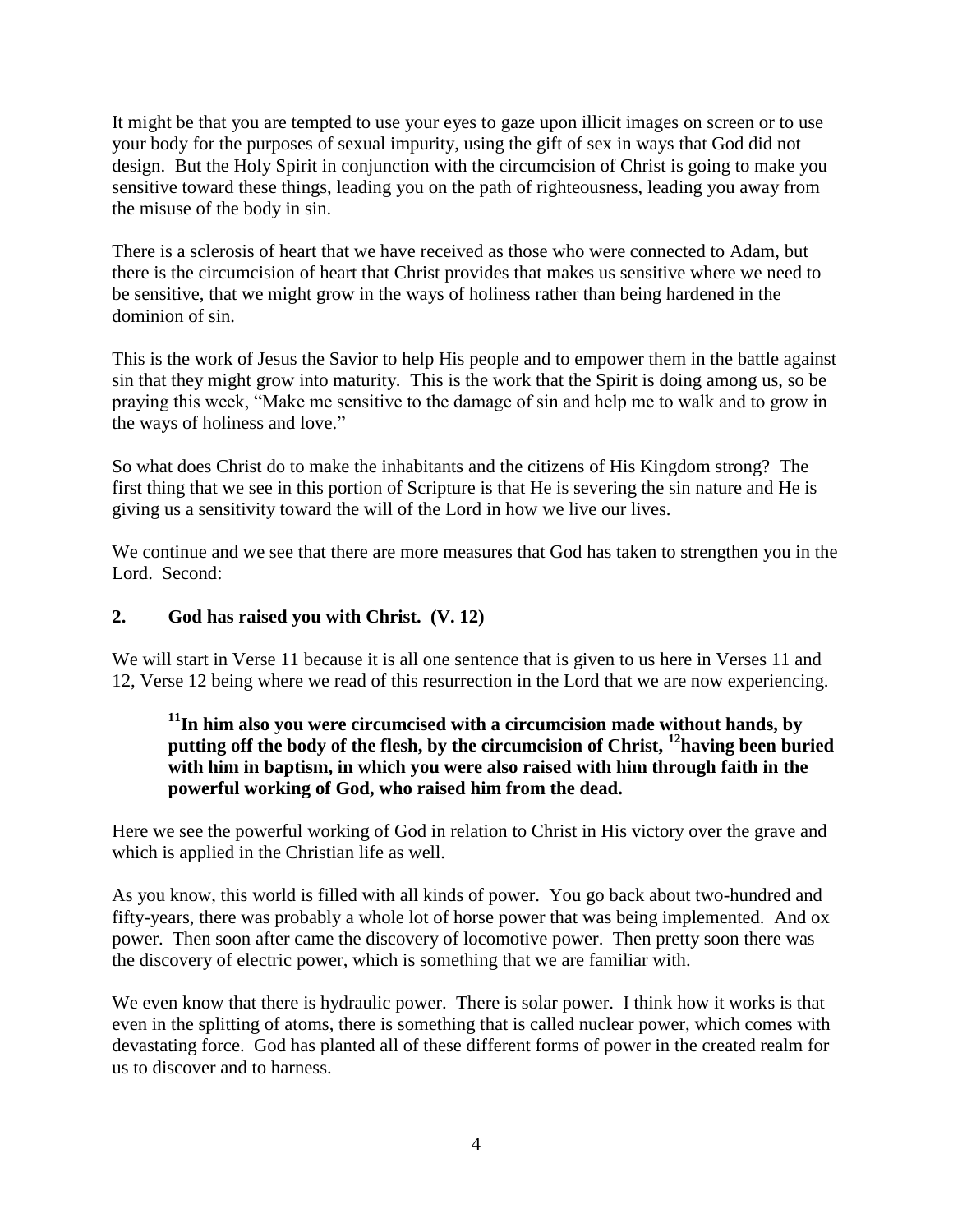However, there is a form of power that no human being has been able to harness. It is a power that is unique to God. It is the greatest power. We are talking about resurrection power. It is a kind of supernatural power that takes that which was dead, and by that I mean cold dead without life and raises it up to vitality, renewal, and perfect health. This is resurrection power.

Here in this text, Paul was teaching the church that the greatest of all powers—that power that was applied at the garden tomb of the Christ, raising Him up in resurrection—has also been applied in each believing heart. You were dead in your sins and God has raised you up in Christ. That is what is being spoken of here. In Christ the Christian is raised up to newness.

This is not talking about the physical resurrection of the dead. This is talking about spiritual resurrection. We have a word in theology for it. It is regeneration. It is being born again. Each one who is in Christ is raised in Christ and is living in Christ now as they look forward to the resurrection of the body when King Jesus comes back to this earth in power and glory.

Here in this text we see that this resurrection power of the Lord is portrayed in the symbol and in the rite of believer's baptism. Baptism is one of the signs and seals of the gracious covenant by which God binds Himself to His people.

It is like the covenant that I have with my wife, Kristy, and I have this ring as a sign of that covenant. In every wedding ceremony there is this very, very significant and powerful moment when the vows have been made and the rings are placed as an ongoing sign and seal of the covenant. So in baptism we have this wonderful sign and seal of the covenant of grace by which we have been born again in Christ.

The imagery that Paul laid out is beautiful and it is profound. Those of you who have been baptized, immersed into this picture of saving grace, you are involved in a portrayal of burial. You were united with Christ in His atoning death. And in the pool of baptism, a powerful symbol of this death is being portrayed in how you are immersed in all of the saving benefits of the atonement of Christ, buried with Him in baptism.

That is only one part of the picture because yes Christ died on the cross and yes Christ was buried and He was placed in the tomb, but did he remain in that tomb? No, He did not! On the third day He was raised up from death in resurrection life and in baptism there is this portrayal of our union with Christ in His resurrection.

As Christ is risen, so first He raises His people from spiritual death and that is looking forward to the time when He is going to raise us up in physical resurrection as well. Never to experience a cold or even the slightest case of the sniffles ever again. Raised up. Imperishable. Powerful. With a glorious spiritual body that is tangible, yet absolutely saturated with the power of the Holy Spirit.

We have this picture of resurrection that is portrayed in baptism. This is something that points us to the reality of the work that God has done in our lives by His grace through the agency of faith that His grace leads us through.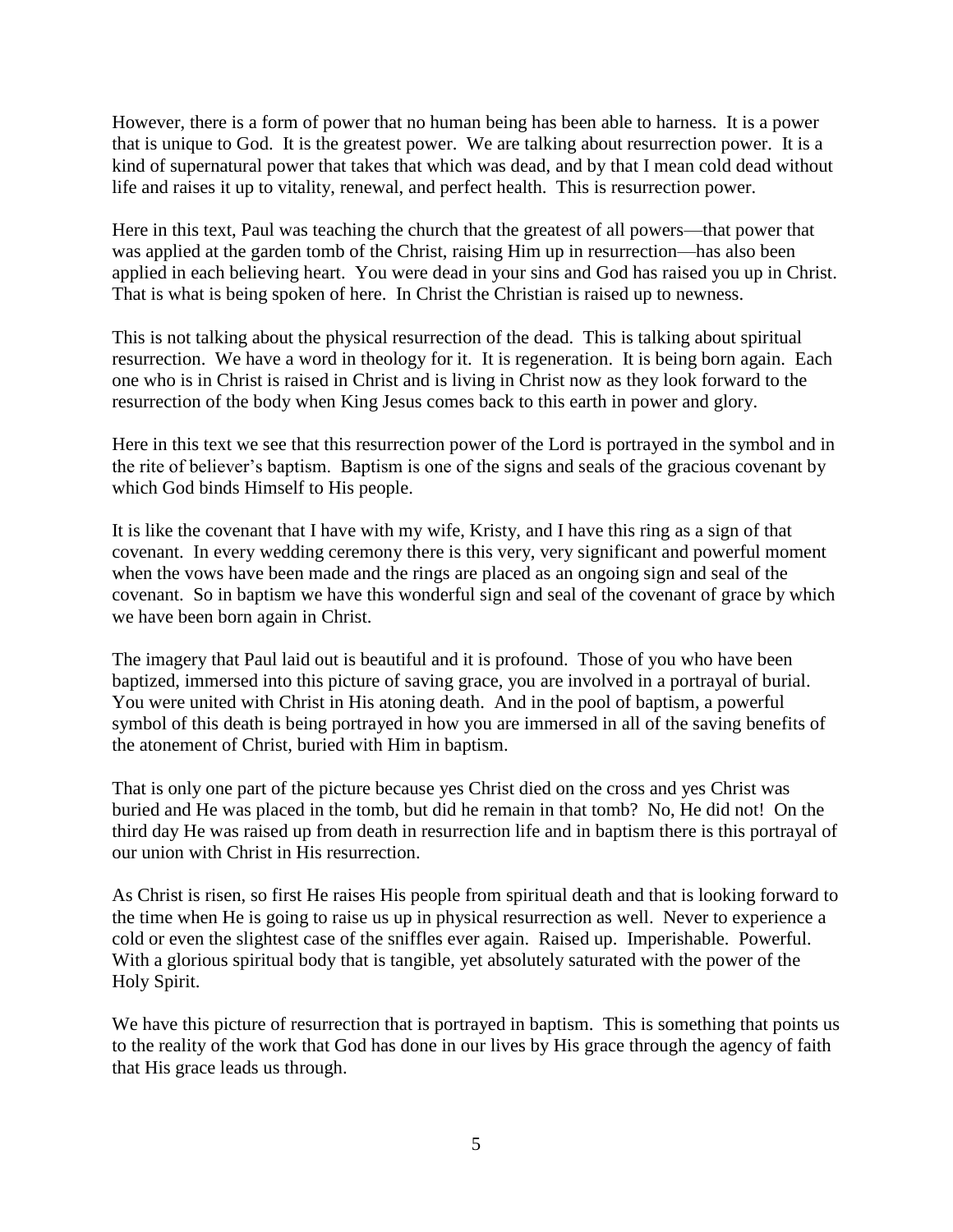If you are in Jesus by confessing your sin and saying that you are a sinner and Jesus is the answer, you have been raised in Christ. You have everlasting life and being born again, you will not die spiritually. You are born in Him, raised up.

Baptism is just such a powerful portrayal of that. Those of you who have not been baptized and you would say, "Yes, I am a believer. I believe in Jesus Christ. He is my Savior and He is my Lord," but you have not been baptized, it is time to get baptized! Not only because Christ commanded it, but because it is a wonderful and joyous celebratory picture and means of grace for the church, encouraging us in the life that God gives.

It is time to get baptized. If you are a believer, let's do it! Out in the foyer, you will find some pieces of paper that talks about baptism and how we go about it here at church. Follow Christ through the waters of baptism.

If you are here and you have been baptized, even if you were baptized decades ago, I would encourage you to give some serious thought to your baptism and think about it often, because there were glorious realities that were at work in your baptism. Just thinking about it continues to edify. Plunged into the death and the saving benefits of the cross, raised in new life. Thinking about being raised up in Christ, brothers and sisters, be empowered in the life that Jesus leads you in. Raised up.

Do you want to know the glory of the life that Christ leads you in? How does this triumphant life in Christ appear as those born anew in Jesus? Raised up in Christ?

He does not raise you up so that you will have a big ego and a big head, seeking to be the lord of your own domain. No, Christ is Lord and we are raised up following Christ in the way of humble service and that's where the power is found. The power of the Kingdom is found in following Christ in loving, humble service that He leads us in. We need to be saying, "Lord, remind me of that and empower me in that." Every morning, we need to be reminded that we have been raised up in Christ in order that we might serve in His pattern.

I don't know about you, but here is how we tend to think. We don't wake up in the morning in and of ourselves say, "Okay, how am I going to serve and be a blessing to my spouse, to the kids, to the neighbors, and to the other people in the church? What am I going to do to serve them." Instead, I wake and I have my morning routine and nobody better interrupt it. Or what is somebody going to do to be a blessing to me?!

And being raised up in Christ, He is going to reorient us to ask how we can serve others. This is the Risen Christ-life that Christ leads us in. There is strength that is found in serving in the pattern of Jesus.

We continue and see that there is more here for us in this glorious text in the way God is making us strong in the salvation that Jesus gives us.

Measures God has taken to strengthen you. Third: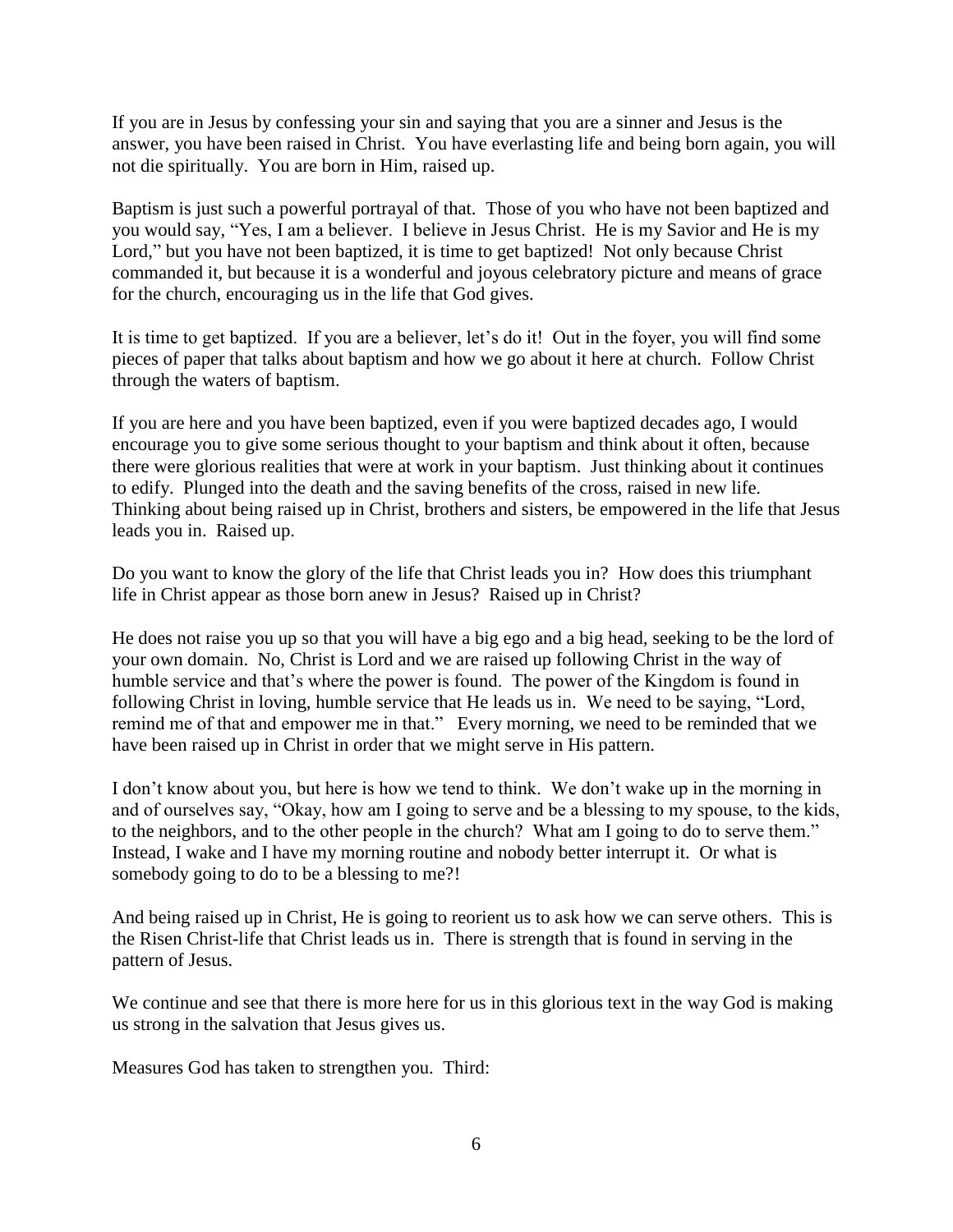### **3. God has forgiven your sin debt. (Vv. 13-14)**

Oh what a liberating effect this text has on us here as we take it to heart in the power of the Spirit. God has forgiven the sin debt of each follower of Christ. Let's look at Verses 13 and 14:

# **<sup>13</sup>And you, who were dead in your trespasses and the uncircumcision of your flesh, God made alive together with him, having forgiven us all our trespasses, <sup>14</sup>by canceling the record of debt that stood against us with its legal demands. This he set aside, nailing it to the cross.**

I want to tell you about what is for many, many, many people a filthy, nasty, dirty little piece of plastic. That little piece of plastic has buried countless people. It is called a credit card. With a credit card you can buy things without paying cash. Potentially with a credit card, you could go and purchase things that you have no money to buy. For countless people, it has been all too tempting to keep swiping the card and accruing massive debt to the point of being buried in it.

Every time a person sins against the holiness of the Lord, against the Law of the Lord, it is like a card is being swiped. It is not so much that it is a financial debt that is accruing, rather instead it is a legal debt. God has emphatically revealed in the page of the Old Testament and in the New that He is Judge. God has a Law by which He governs His universe and it is a good Law and we are accountable to it. Each person is going to be judged according to the Law of the Lord.

Just like it is with a credit card, because people don't have to answer for it immediately, they just keep swiping the card. So it is with sin, because there is no immediate accountability we think we will never be held accountable. Meanwhile there is a list of infractions according to the Scripture here before us that is being kept and it is accumulating and it is increasing.

Meanwhile, let's also understand that every sin that we commit, it incurs an eternal penalty. We are finite beings, but we are sinning against the Law and against the holiness of an infinite Being. We have all sinned enumerable times, each requiring everlasting judgment.

Making things even worse, all the attempts that we make to pay off the debt ourselves just increases the debt because our attempts at righteousness are also infected with sin. Through the Prophet Isaiah, the Lord revealed that our works of righteousness are like filthy rags.

So according to Scripture, we find ourselves in a dire situation. There is this massive accumulation of legal debt that is stacking up, stacking up, stacking up and according to this text, it stands against us. It is a serious situation and it is real.

But, there is good news!

But, hallelujah, there is a Friend to sinners to be found. Better, there is a Friend to sinners who has revealed Himself. Hallelujah, brothers and sisters, what a friend we have in Jesus. The very name Jesus means the Lord saves. Praise the Lord!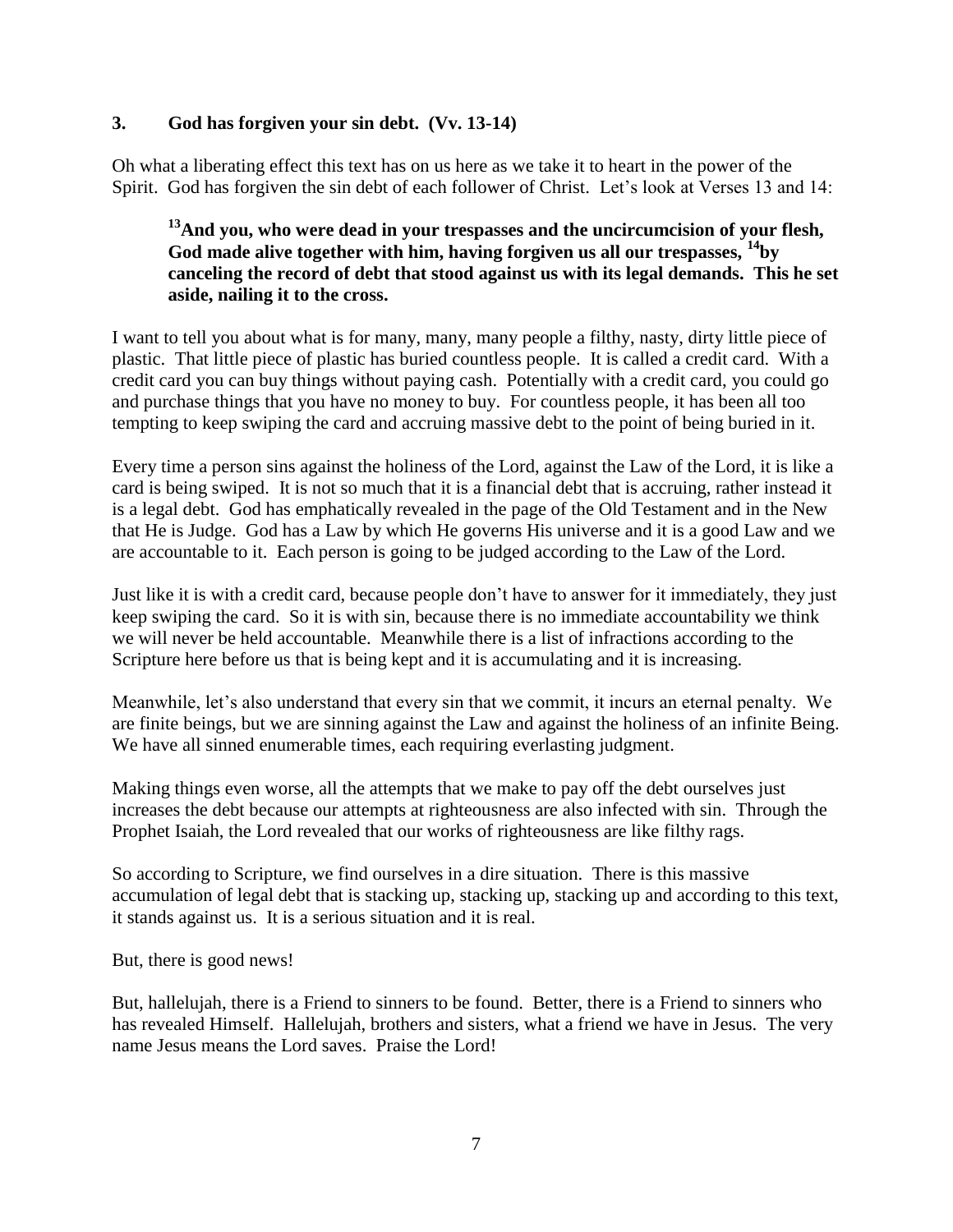Hallelujah, what a friend we have in the One who is the infinite God who has assumed for Himself human nature. What a friend we have in the One who is the fullness of God now found in bodily human form! What a friend we have in the One who came into the world and fulfilled the righteous demands of the Holy Law of God to perfection. What a friend we have in the One willing to take our sin upon Himself and pay the price for it with His own blood. What a friend we have in Jesus.

What freedom there is found in the hearts and in the lives of those who know that they have been forgiven. The debt cleared. The burden removed. All of that sin gone. Taken away. You are forgiven not because God looked upon your life and said, "Ah, maybe they are not so bad after all." Yes, you are! So am I.

We are forgiven because Jesus took our sin and He was punished as though He was the sinner, so that the holiness and the righteousness and the integrity of God is upheld. Sinners finding their place in Him are set free and born again. This is good news. Oh, I pray that this is having a strengthening effect on the soul, because this is good news.

A hymn writer of yesteryear named Philip Bliss discovered the meaning of his own name in this glorious reality. In what was some regard as the greatest verse ever written in any hymn, Philip Bliss (providing the melody to Horitio Stafford's lyric) leads in praise:

My sin, oh the bliss of this glorious thought My sin, not in part, but the whole Is nailed to the cross, and I bear it o more Praise the Lord, praise the Lord, o my soul

So deep within, Bliss found this fount of praise opening up to the Savior. In that praise and in that gratitude, there is strengthening for following the Savior, the Hero, the King, in a darkened world filled with people who are dying under the burden of sin.

So Christ calls us to gather with the company of the forgiven and the redeemed that we might provoke one another in the good deeds of the Kingdom that He has saved us to by His grace. We are in the game. We are saved from the domain of darkness, and Christ equips us and He wants to work through us to advance His glorious Kingdom that is comprised of sinners saved by grace.

As if all of this was not enough, behold, there is more. Measures God has taken to strengthen you, four and finally:

# **4. God has disarmed your spiritual enemies. (V. 15)**

Throughout the pages of Scripture, demonic forces are referred to as rulers and authorities. Satan exist. Demons exist. You cannot see them with your eyes, but they are there. They are organized. Different parts of the Bible indicate that some demons are assigned to particular geographic locations.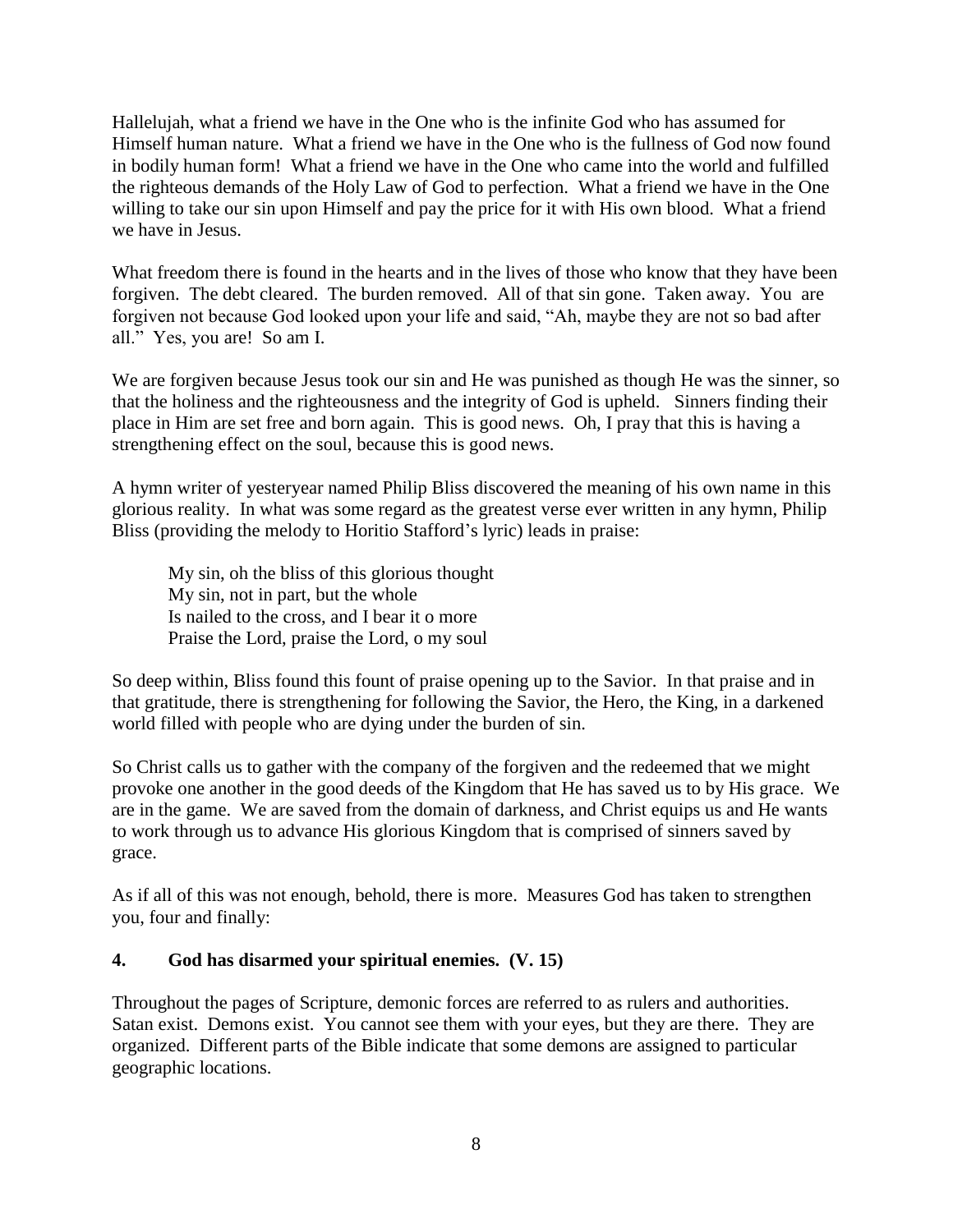So there are rules and authorities overseeing their efforts and organization and your record of debt was their ammunition against you. But they have been disarmed, haven't' they? What does God Word tell the church? Let's start back in Verse 14, where we read about how God has cancelled the record of debt that stood against us with its legal demands.

# **<sup>14</sup>…This he set aside, nailing it to the cross. <sup>15</sup>He disarmed the rulers and authorities and put them to open shame, by triumphing over them in him.**

Disarmed! I wonder how many of you have had the terrible misfortune of having a gun stuck in your face or pulled up on you.

This has only happened to me once way back in high school. There was a group of us on our front lawn and a crazy man riding rode passed us on his ten speed bike. This man looked at us and pulled out a gun and said, "Don't mess with me!" We said we would not and we ran back in the house to safety. It was over in a split second, but my heart was racing so fast.

Imagine somebody who hates you and the barrel of gun is stuck right in your face. They want you to die. They pull the trigger and you hear a click. Then another click. Click. Click. Click. Click. No ammunition! They can't put a bullet in you, because the ammunition has been removed. What a relief!

This is what we see in this text. Through Christ, God has disarmed the rulers and authorities. Satan has always weaponized guilt. Now that your guilt has been removed, even though Satan may try to whisper guilt in your ear, the guilt does not remain because Christ took it away. It is not that Satan is there with a gun that does not have any bullets in it. He doesn't even have a weapon in his hand.

You are in a similar situation as Joshua the High Priest. In Israel's history is that wonderful account we had read earlier. There was Joshua the High Priest and he was in soiled garments, and there was Satan to accuse him. One of my favorite things about that story is that Satan was not even allowed a single word.

You see Satan there but he said nothing, because the Angel of the Lord had stepped in; the Angel of the Lord being Old Testament code language for the Messiah. When you hear 007, who do think of? James Bond! Likewise, you see the Angel of the Lord in the Old Testament and you find you are dealing with a divine figure—the preincarnate Christ. And there was Satan wanting to accuse, but the preincarnate Christ, Angel of the Lord, did not even let him get a word in.

This text says to remove those filthy garments from him and, behold, you are given clothing. This is the work of grace that God does in His people. By God's grace we are saved and we are trusting in the Messiah, Jesus Christ. There is no one who can condemn. There is no one who can disqualify us from the Kingdom of Christ, because Christ has qualified us. Chris has brought us into His Kingdom and there is nothing any demon can do about it, though they would like to.